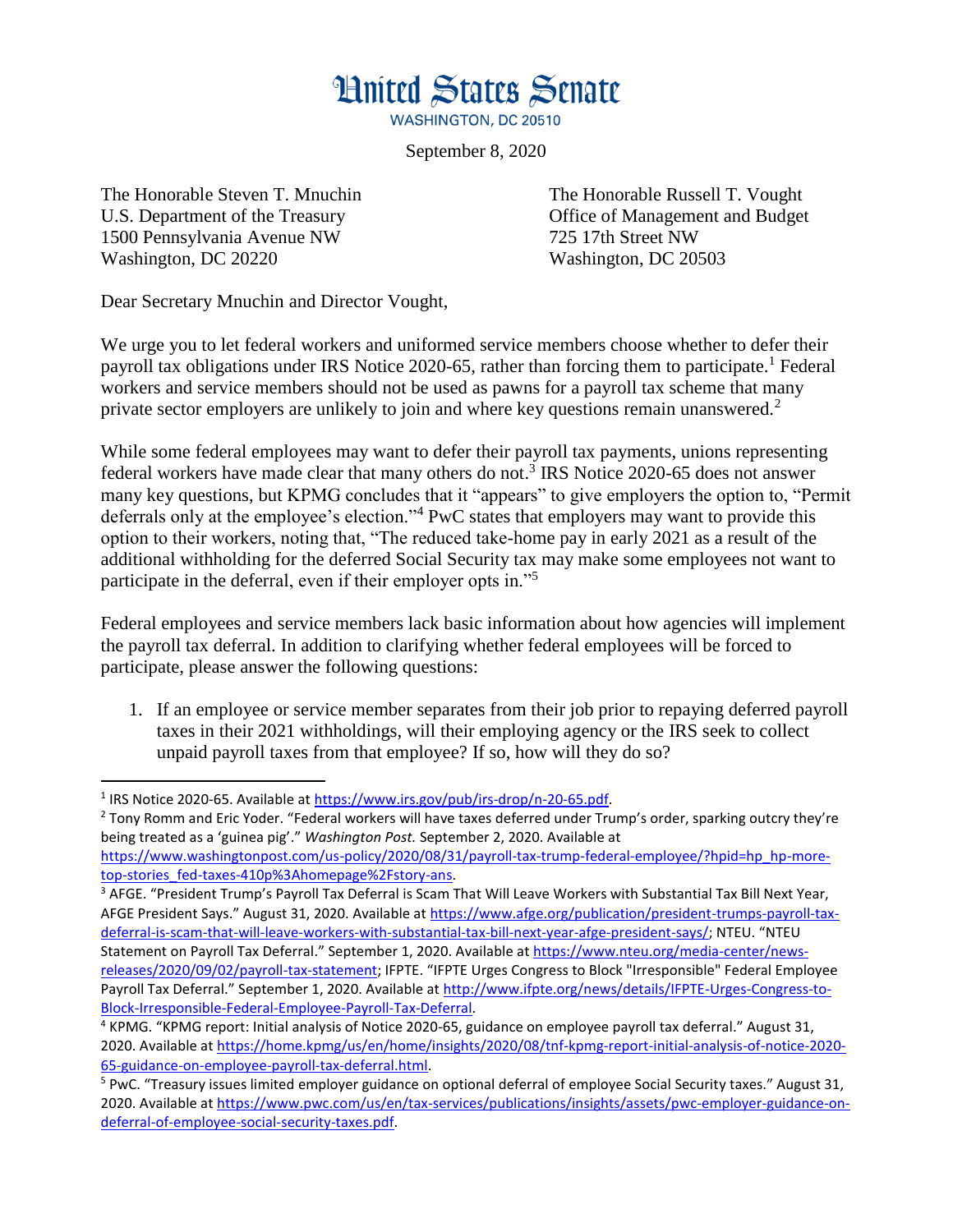- 2. Please provide us with a cost estimate for federal agencies to pay the employee payroll taxes that they are unable to withhold or otherwise recoup as a result of the deferral.
- 3. How will federal agencies communicate key information about the payroll tax deferral to their workers, particularly regarding the reduction in take-home pay in 2021? As KPMG stresses, "It is important to manage employee expectations and keep employees informed of their obligations prior to making the election to defer."<sup>6</sup>

Reports indicate that federal employee paychecks may be affected by the payroll tax deferral on or around September 18.<sup>7</sup> Please respond to these questions as soon as possible so that federal workers and service members have some clarity on these issues before their paychecks are changed.

Sincerely,

Ain Var Ulh

**United States Senator** 

*S/* Tim Kaine */s/* Tim Kaine */s/* Sherrod Brown<br> *United States Senator United States Senator* United States Senator United States Senator

/s/ Tammy Baldwin /s/ Elizabeth Warren United States Senator United States Senator

United States Senator United States Senator

United States Senator United States Senator

/s/ Richard Blumenthal /s/ Bernard Sanders United States Senator United States Senator

 $\overline{a}$ 

**S** Susan M. Collins<br>United States Senator

/s/ Jeffrey A. Merkley /s/ Benjamin L. Cardin

/s/ Richard J. Durbin /s/ Sheldon Whitehouse

<sup>&</sup>lt;sup>6</sup> KPMG. "KPMG report: Initial analysis of Notice 2020-65, guidance on employee payroll tax deferral." <sup>7</sup> Romm and Yoder. "Federal workers will have taxes deferred under Trump's order, sparking outcry they're being treated as a 'guinea pig'."